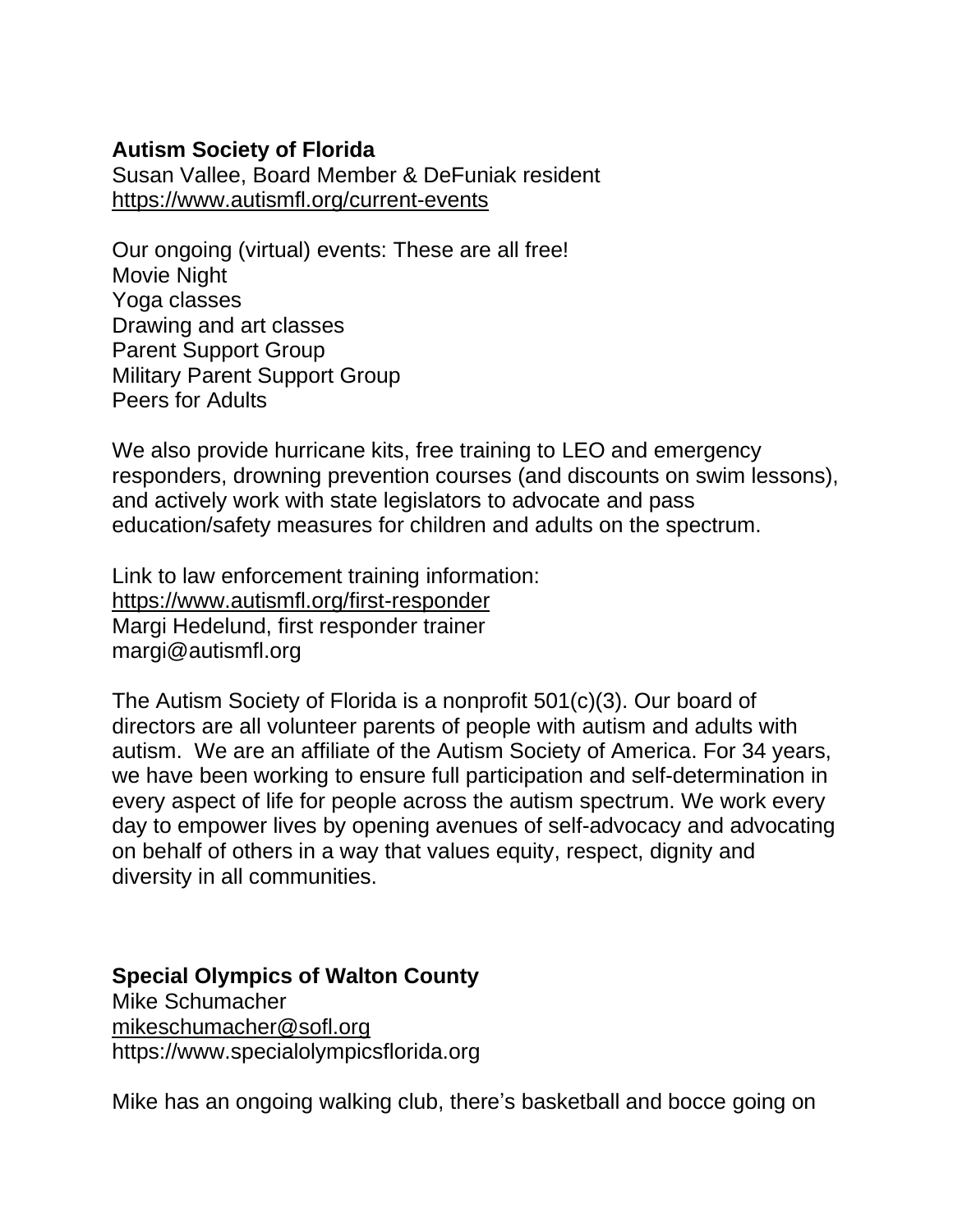right now (and bowling I believe). He'd LOVE to get a book club/monthly parent support group together for DeFuniak Springs. He has secured some funding through Special Olympics for this.

**Westonwood Ranch** (located in Freeport) [https://www.westonwood.org](https://www.westonwood.org/)

Westonwood Ranch will offer a unique learning curriculum to improve life skills and pre-vocational skills to young adults with developmental differences. Program participants will have the opportunity to engage in a vast variety of skill sets and activities. Similar to a "college model" the participants will have direct input into their unique learning curriculum by selecting from and participating in an array of diverse "life classes." The end result of our programs is to increase independence, gain self confidence, obtain gainful employment in the community and successfully transition into adulthood.

# **Grace Rides**

#### [https://www.gracerides.net](https://www.gracerides.net/)

Secured an Impact 100 Grant to help fund a 9,000 square foot barn. They are located here in DeFuniak and it's a beautiful facility.

Grace Rides was started in 2008, with a small core of volunteers, working out of the Oak Heaven Stables equestrian facility in Niceville. Our aim was to continue the good work of RACE ("Riding for Adults and Children With Exceptionalities"), RACE was Okaloosa County's first therapeutic riding program. Mary Ellen Mayer, Helen Steels, and Linda Smith from RACE were great inspirations and we are truly grateful for the help they provided in launching Grace Rides. In addition to the support from RACE, we also had great help from Storybrook Farms, Opelika, AL, Shangri-La Therapeutic Academy of Riding, Lenoir City, TN, and Leaning Post Ranch, Molino, FL.

Since 2008, we have grown from a pilot program of 4 riders per week to over 35 rides per week in 2017. Last year, more than 5,800 hours were invested into our program by devoted volunteers, and we provided at least 890 rides for program participants.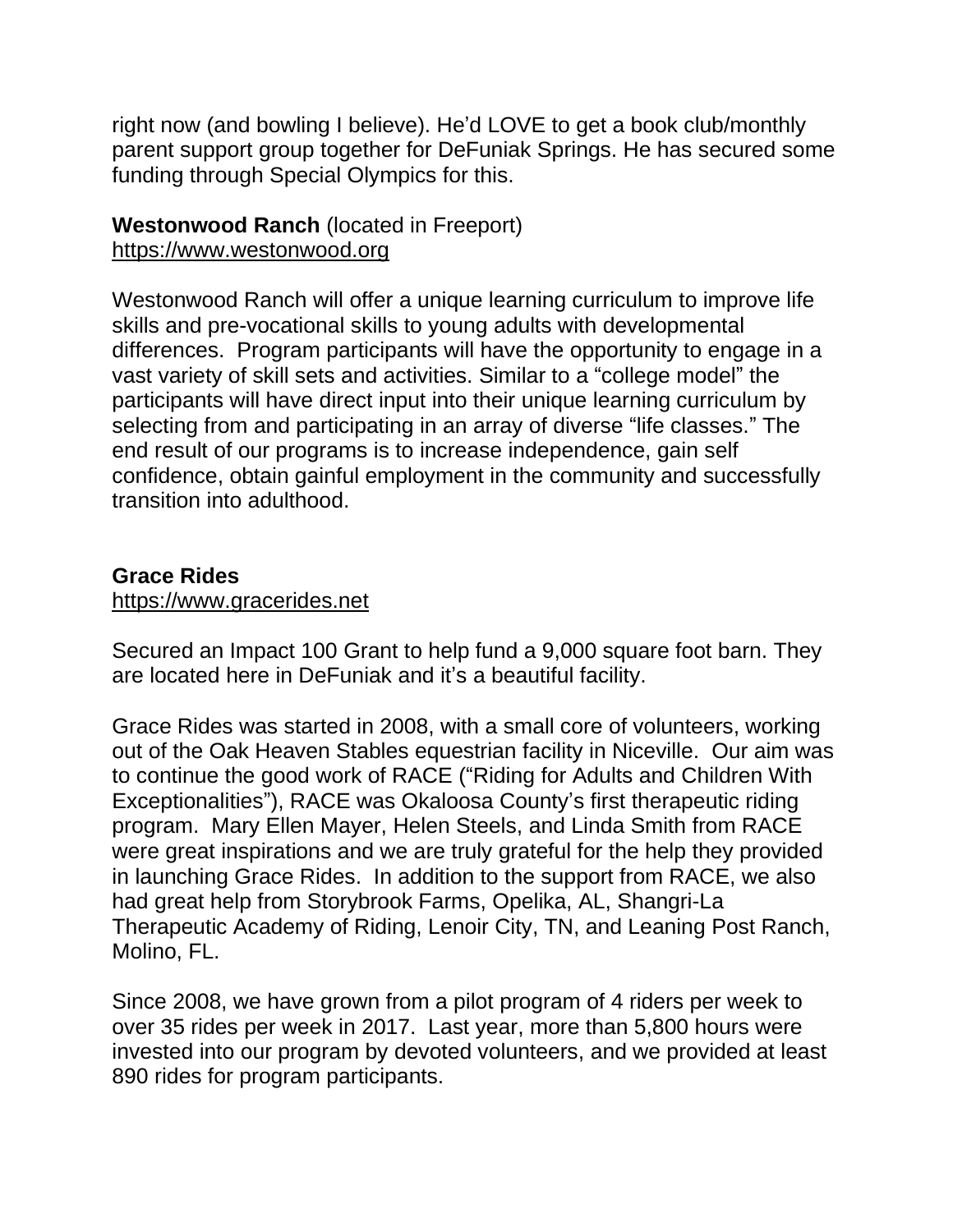### **Walton County Arc**

Walton County Arc is a volunteer-based membership organization made up of individuals with intellectual, developmental and other disabilities, their families, friends, interested citizens, and professionals in the disability field. Contact information Walton County Arc PO Box 813 Defuniak Spgs, FL 32435-0813 [kim@panhandle.rr.com](mailto:kim@panhandle.rr.com) (850) 892-5013 <https://autismnow.org/local/walton-county-arc/>

### **Great Gains Behavioral**

[http://www.greatgainsaba.com](http://www.greatgainsaba.com/) In DeFuniak Springs. Offers ABA, assistance with IEPs, and more.

# **Centers for Autism and Related Disabilities** (CARD)

www.fsucard.com

The Center for Autism and Related Disabilities at FSU [\(CARD-FSU\)](https://fsucard.com/) in the Autism Institute was established in 1994 and is one of 7 centers funded by the Florida Legislature and coordinated as a grant program through the Florida Department of Education. The FSU CARD serves 18 counties in the panhandle of Florida with offices in Tallahassee, Panama City, and Pensacola. CARD has extensive experience serving individuals with ASD and provides direct services for communication, social, and behavior problems, as well as provides information, consultation, and technical assistance to families and professionals associated with CARD clients. The Center also offers partnerships to professionals and pre-professionals who serve, or are preparing to serve, the client population. FSU CARD currently serves over 5,300 individuals ranging from infancy to adulthood, and has excellent working relationships with the early intervention system, school system, and healthcare providers in the 18-county catchment area and the network of 7 CARD sites across the state of Florida.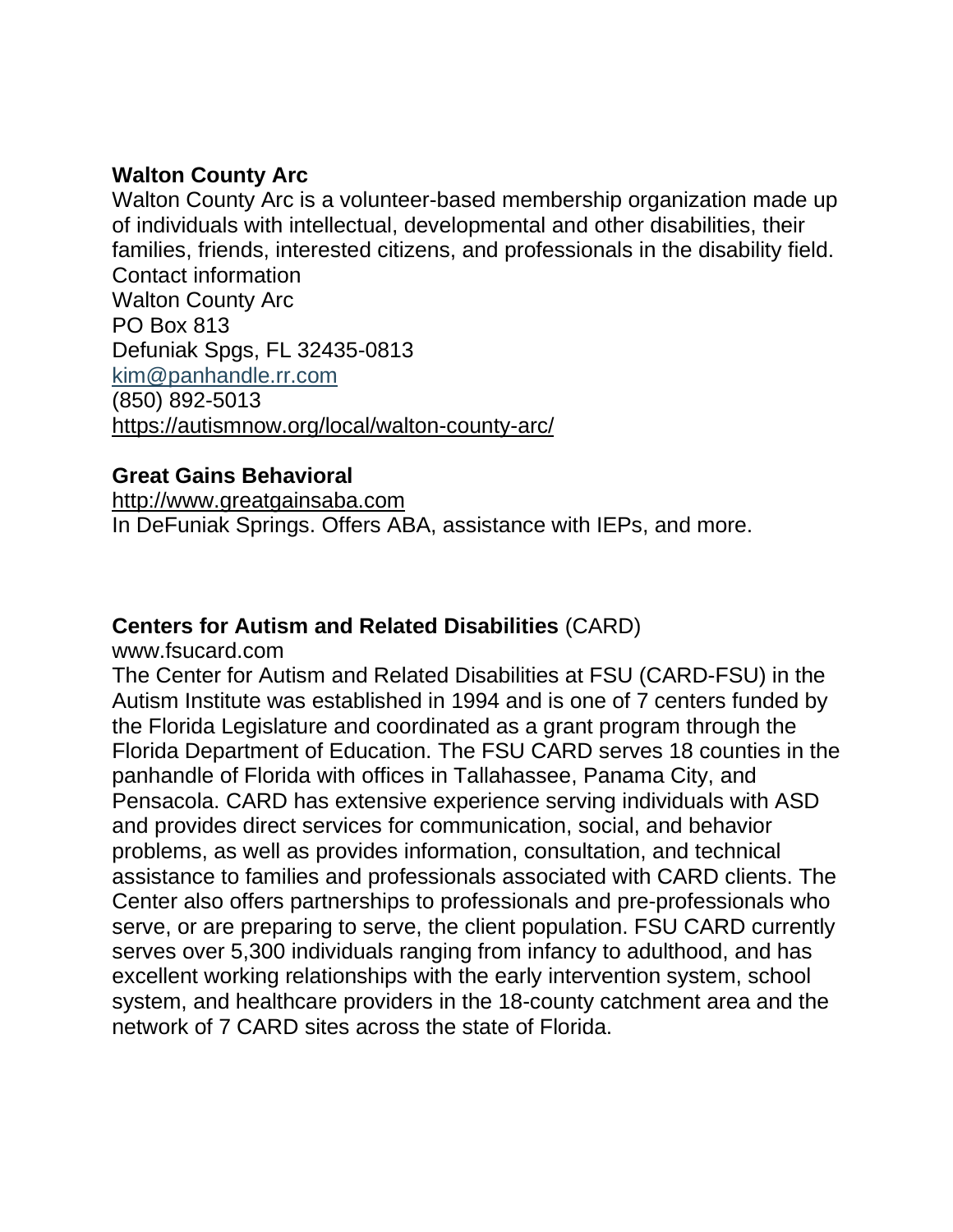### **Division of Vocational Rehabilitation**,

Florida Department of Education [https://rehabworks.org//](https://rehabworks.org/) Provides career counseling, job training, job placement assistance, assistance with educational funding, and more.

Defuniak Springs Unit 02AB 908 US Hwy 90 West Building 2, Suite 207 Defuniak Springs, FL 32433 Phone: (850) 200-4110 Fax: (850) 892-8099 Diane Jackson, Supervisor County: Holmes and Walton

Mission Statement

To help people with disabilities find and maintain employment and enhance their independence.

Vision

To become the first place people with disabilities turn when seeking employment and a top resource for employers in need of qualified employees.

Organizational Structure

The Division has 900 employees with staff in a Tallahassee headquarters office, seven area offices, and 89 field locations where VR customers can get services across the state.

The program is administered through the Office of the Director and four Bureaus: the Bureau of Field Services, the Bureau of Operations and Support, the Bureau of Planning and Performance, and the Bureau of Vendor and Contracted Services.

### **Project 10**

[http://project10.info](http://project10.info/)

Planning for life after high school is essential for students with disabilities. Florida supports post-secondary transition through working with districts and via the [Project](http://project10.info/) 10 discretionary project specifically focused on providing districts with post-secondary transition supports and training. The information contained on this page is an effort to support that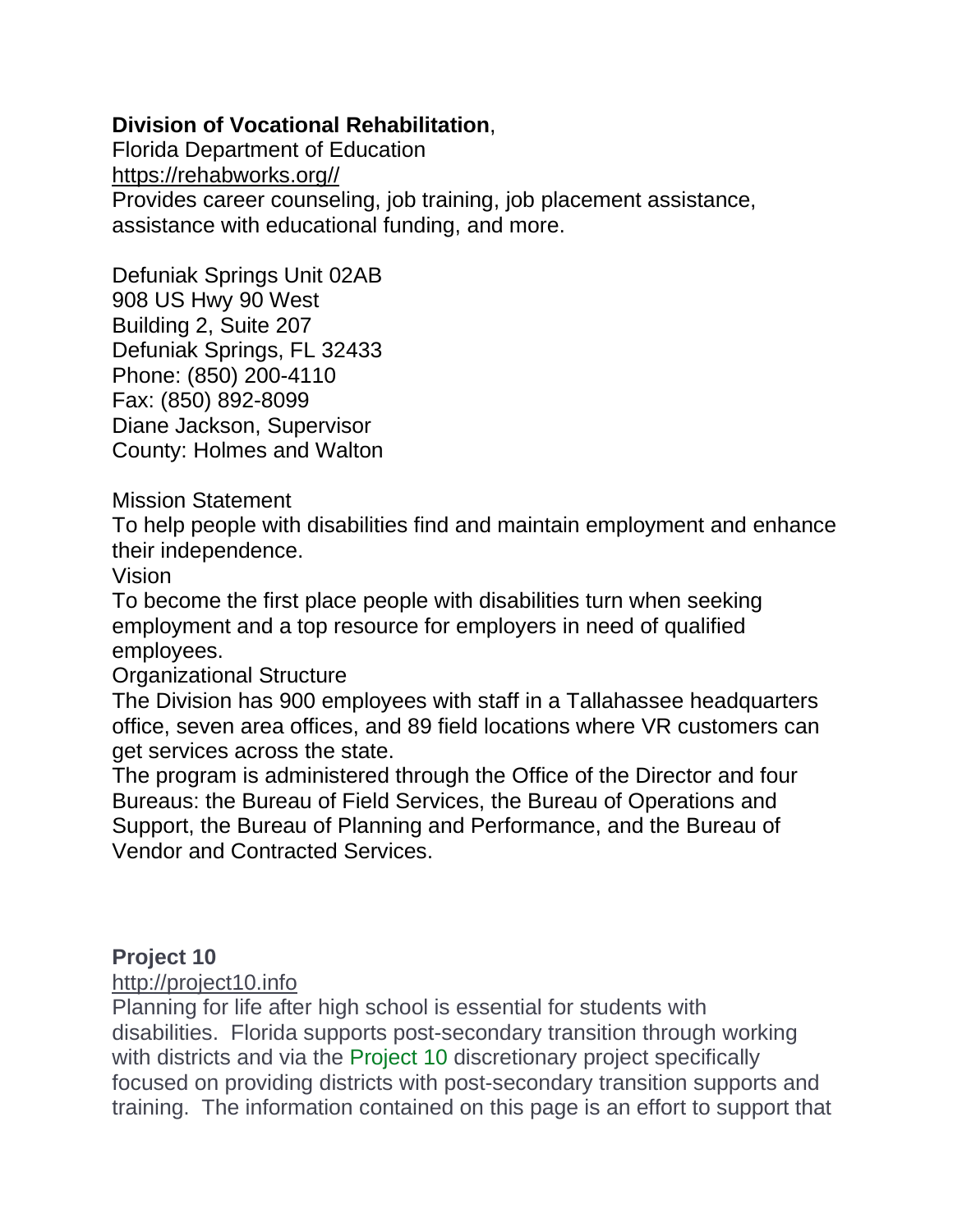work, and to help ensure parents using this site can effectively connect with post-secondary supports.

Walton County does not have a post-secondary transition specialist designated (unlike all surrounding counties).

### **Florida Center for Students with Unique Abilities**

https://fcsua.org/Find\_FPCTP.php

Search for postsecondary education programs available to students with intellectual disabilities in Florida. This site includes videos of programs, along with brief summaries about what each offers. Sites are marked according to whether or not they are an approved Florida Postsecondary Comprehensive Transition program. Students who attend a Federally approved Comprehensive Transition Program (CTP) may be eligible for Federal financial aid.

# **Pensacola State College**

The Student Resource Center for ADA Services is located on the Pensacola Campus in Building 6, Room 603, and can be reached by telephone at (850) 484-1637. A student with documented disabilities is enrolled in classes for inclusion in the educational experiences common to all students.

When necessary, course substitutions can be made pursuant to s.1007.264, F.S., and 6A-10.041, F.A.C. Accommodations for the GED and other standardized tests are available.

For more information, please contact Student Support Services at (850) 484-1637 or visit [https://www.pensacolastate.edu/current-students/student](https://www.pensacolastate.edu/current-students/student-services/student-resource-center-for-ada-services/)[services/student-resource-center-for-ada-services/](https://www.pensacolastate.edu/current-students/student-services/student-resource-center-for-ada-services/)

# **NW Florida State College**

The Accommodation Resource Center (ARC) at Northwest Florida State College is committed to providing equal access and opportunities for educational success to all students with disabilities as guided by the American Disabilities Act and other disability-related laws.